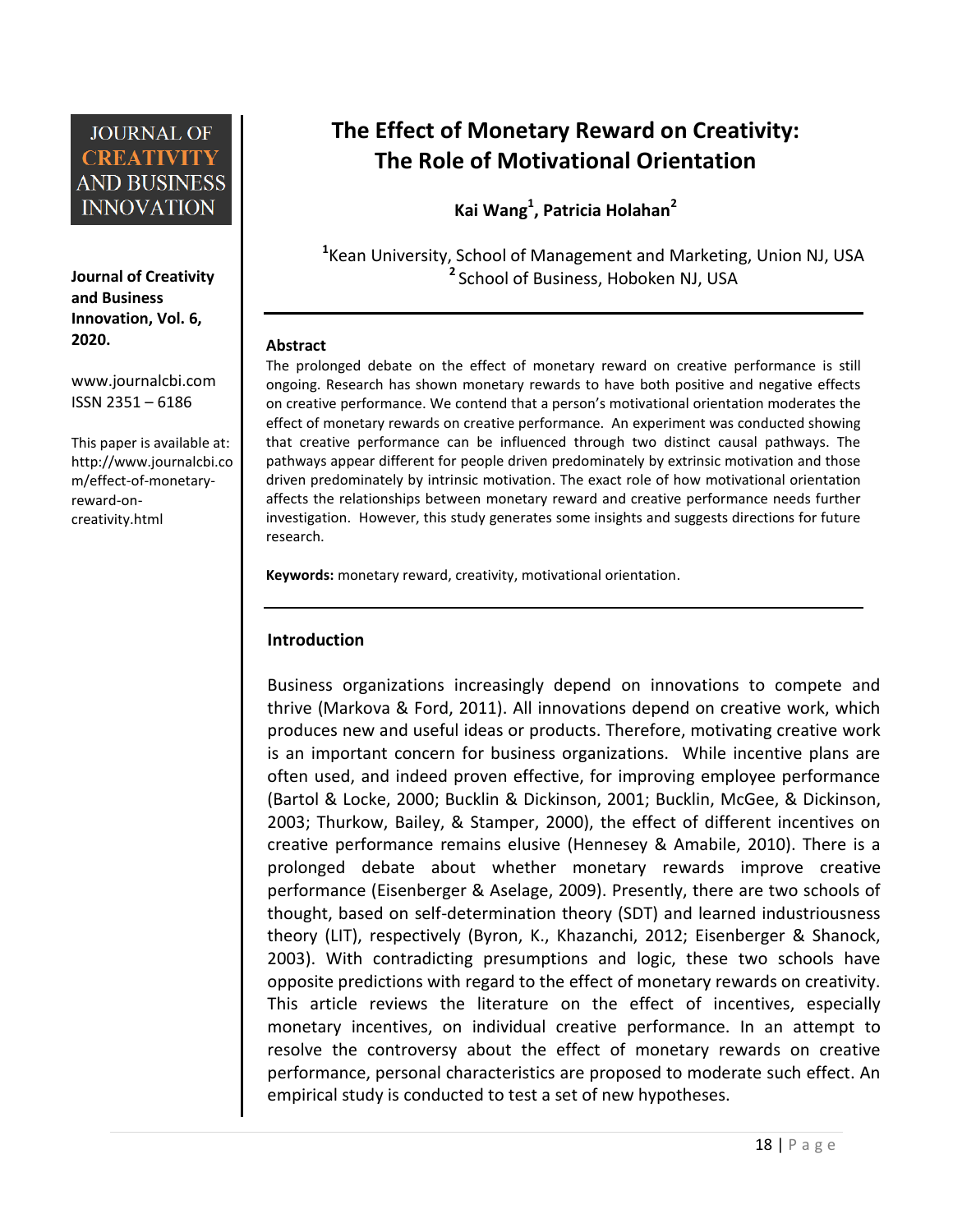**Journal of Creativity and Business Innovation, Vol. 6, 2020.**

[www.journalcbi.com](http://www.journalcbi.com/) ISSN 2351 – 6186

This paper is available at: [http://www.journalcbi.co](http://www.journalcbi.com/ideation-using-analogies.html) [m/effect-of-monetary](http://www.journalcbi.com/ideation-using-analogies.html)[reward-on](http://www.journalcbi.com/ideation-using-analogies.html)[creativity.html](http://www.journalcbi.com/ideation-using-analogies.html)

#### **Literature Review**

#### *Motivations for Creative Work*

With regard to creative work, it has long been argued that different motivations have different effects. Crutchfield (1962) contended that intrinsic motivation promotes creative thinking while extrinsic motivation inhibits it. Intrinsic motivation is defined as the desire to do something for the interest, enjoyment and personal challenge, as opposed to external consequences (Hennesey & Amabile, 2010). The positive effect of intrinsic motivation on creativity has much empirical support (Amabile, 1996; Hennessey, 2003; Malik, Butt, & Choi, 2015). The positive effect can be attributed to increased time spent on a task (Markova & Ford, 2011), increased curiosity, cognitive flexibility, risk taking, persistence (Shalley, Zhou, & Oldham, 2004) and positive mood states (Amabile, Goldfarb, & Brackfield, 1990). More than merely a positive factor, intrinsic motivation is proposed to be essential for the creation of knowledge and ideas (Osterloh & Frey, 2000). In the componential theory of creativity (Amabile, 1983), intrinsic motivation plays a key role in task motivation, one of the three components of individual creativity (the other two are domain-relevant skills and creativityrelevant skills). Extrinsic motivation is defined as the desire to do something for attaining certain separable outcomes (Ryan & Deci, 2000). Further analysis leads to the classification of extrinsic motivation into external motivation, introjected motivation, identified motivation and integrated motivation (Ryan & Deci, 2000). External motivation is based on external contingencies, such as monetary reward. The research on extrinsic motivation is focused on external motivation. The effect of external motivation on intrinsic motivation, and in turn creativity, has mixed results in the research. Introjected motivation results from partial internalization of normative pressure as sense of obligation. Identified motivation occurs when a behavioral goal or regulation is evaluated such that the activity becomes personally important. For example, a person may desire to do something because it leads to consequences that are personally meaningful, even though the activity is not especially enjoyable itself. It is expected that the combination of identified and intrinsic motivation can be powerful in facilitating creativity (Kasof, Chen, Himsel, & Greenberger, 2007), although the notion is not empirically tested. Integrated motivation is the most autonomous form of extrinsic motivation. It occurs when identified motivation is fully assimilated and becomes congruent with one's other values and needs. High originality of output is suggested to require a high degree of intrinsic motivation while a high level of usefulness or appropriateness can result from a high degree of either intrinsic or extrinsic motivation or both (Amabile, 1993). In addition to intrinsic and extrinsic motivations, some have also argued that prosocial motivation, the desire to benefit others, contributes to creative output (Forgeard& Mecklenburg, 2013; Grant & Berry, 2011).

Numerous studies examined the effect of extrinsic reward on intrinsic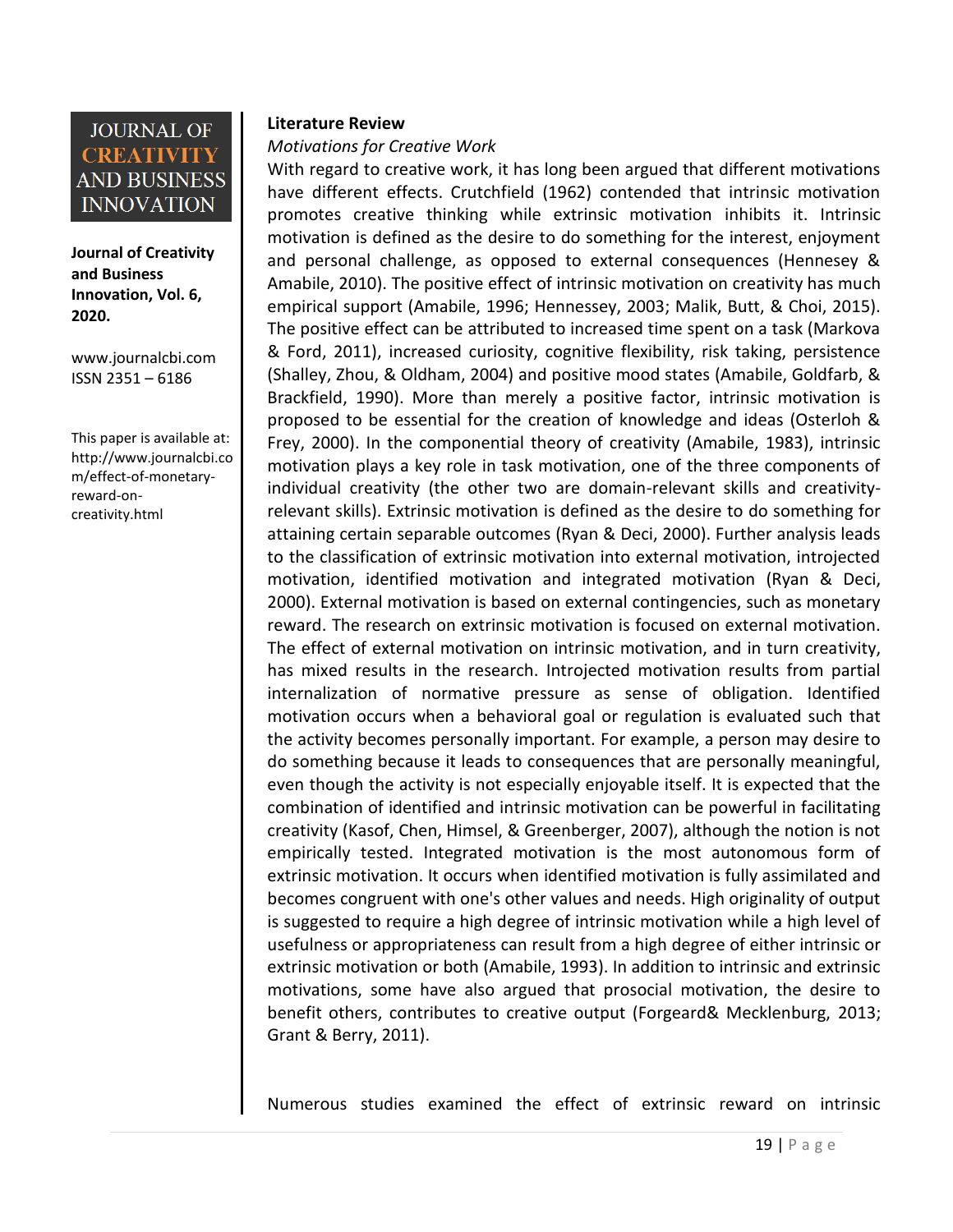**Journal of Creativity and Business Innovation, Vol. 6, 2020.**

[www.journalcbi.com](http://www.journalcbi.com/) ISSN 2351 – 6186

This paper is available at: [http://www.journalcbi.co](http://www.journalcbi.com/ideation-using-analogies.html) [m/effect-of-monetary](http://www.journalcbi.com/ideation-using-analogies.html)[reward-on](http://www.journalcbi.com/ideation-using-analogies.html)[creativity.html](http://www.journalcbi.com/ideation-using-analogies.html)

motivation, although they didn't necessarily deal with creative tasks. A metaanalysis of 128 empirical studies shows that tangible rewards generally decrease intrinsic motivation, even if the tangible rewards are used as indicators of good performance (Deci, Koestner, & Ryan, 1999). This is because such rewards are often perceived as controlling and decrease the degree to which people take responsibility for motivating themselves. However, positive feedback is shown to improve intrinsic motivation.

Some research deals with correlating creative performance with real-life motives. Using data on industrial scientists and engineers, Sauermann and Cohen (2010) found that motives for intellectual challenge, independence and income are strongly positively related to creative output. In the meantime, desires for job security and greater responsibility are negatively related to creative outcome. The effects of these motives appear to be mediated through the character of effort (e.g. the quality of cognitive effort or the division of effort among different activities), as opposed to the quantity of effort (hours worked).

### *Rewards for Creative Work*

Non-monetary rewards are often found to be positively related to creativity. As noted earlier, a meta-analysis found that positive feedback improves intrinsic motivation (Deci et al., 1999). A survey of R&D employees found that nonmonetary rewards, such as recognition, led to longer work time relative to monetary rewards (Markova & Ford, 2011). They further verified that nonmonetary rewards promoted innovation through enhanced intrinsic motivation. These effects were attributed to enhanced sense of control and selfactualization (Belcher, 1962) and heightened interest due to appreciation and self-importance (Frey & Jegen, 2001).

The effect of monetary incentives on creativity is much less clear and under continuous debate. One school is based on self-determination theory. SDT assumes that intrinsic motivation is crucial in determining performance and people try to meet their fundamental psychological needs such as selfdetermination and sense of competence (Byron & Khazanchi, 2012). Perceived self-determination is defined as "individuals' view that their behavior is selfinitiated, self-regulated, and accompanied by feelings of freedom during task performance" (Eisenberger & Aselage, 2009). SDT proposes that the effect of rewards depends on the internalization of extrinsic motivation or the feelings of being controlled. This school argues that monetary reward reduces intrinsic motivation and in turn creativity. Specifically, people perceive the promise of reward as an attempt to control their behavior, which reduces the perception of self-determination and in turn interest and motivation (Amabile, 1996; Deci & Ryan, 1985; Osterloh & Frey, 2000). Similarly, it's been argued that performance-contingent rewards result in lower intrinsic motivation due to lower level of internalization (Selart, Nordstroem, Kuvaas,& Takemura, 2008) or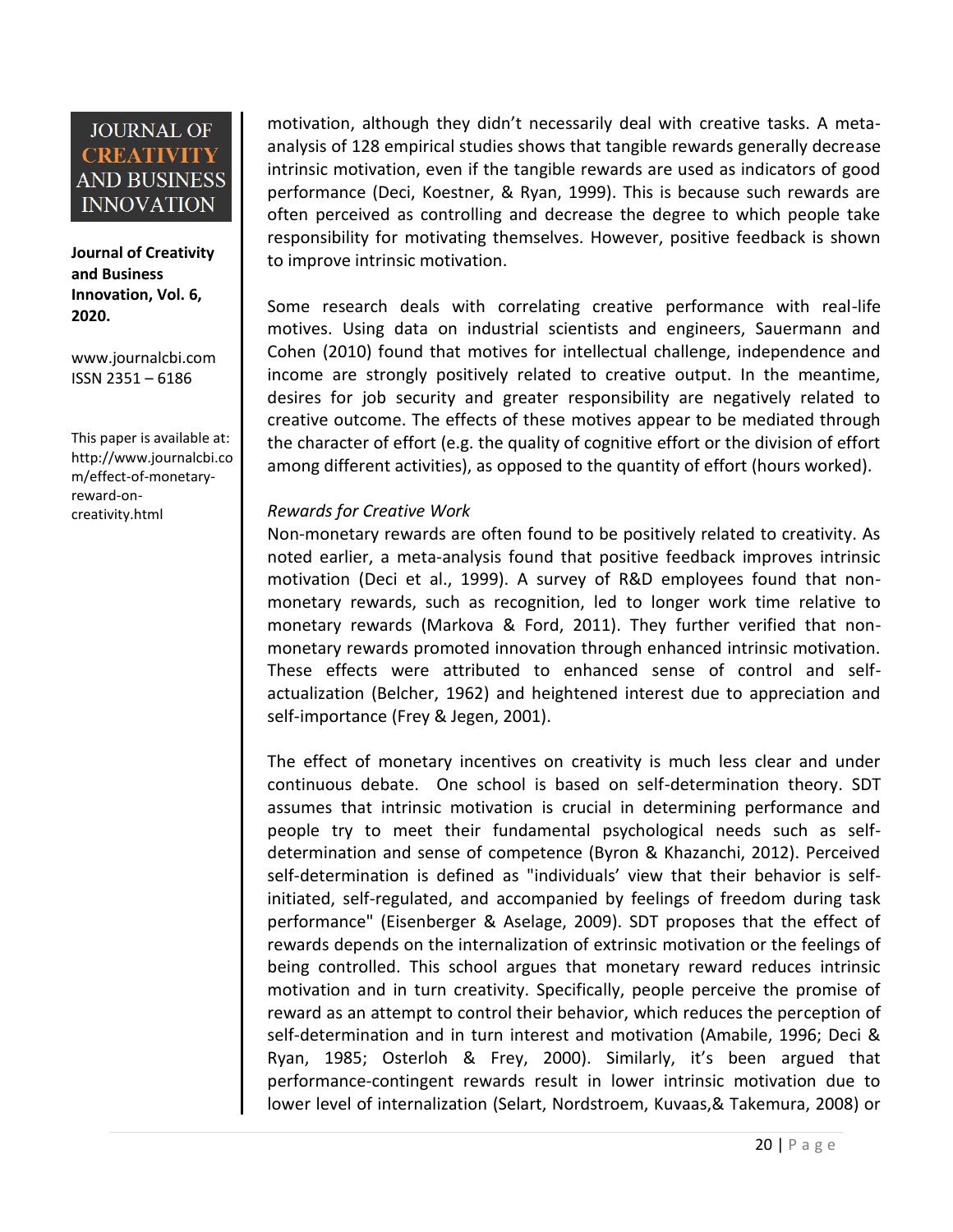**Journal of Creativity and Business Innovation, Vol. 6, 2020.**

[www.journalcbi.com](http://www.journalcbi.com/) ISSN 2351 – 6186

This paper is available at: [http://www.journalcbi.co](http://www.journalcbi.com/ideation-using-analogies.html) [m/effect-of-monetary](http://www.journalcbi.com/ideation-using-analogies.html)[reward-on](http://www.journalcbi.com/ideation-using-analogies.html)[creativity.html](http://www.journalcbi.com/ideation-using-analogies.html)

the externalization of the locus of motivation (Rotter, 1966). Likewise, the reduction in intrinsic motivation is attributed to the overjustification effect, i.e. the perception that task performance is motivated by the reward, instead of the task itself (Lepper, Greene, & Nisbett, 1973). Monetary rewards are also suggested to distract people from the creative process (Amabile, 1996). This school gained considerable support from experimental studies (Amabile, Hennessey, & Grossman, 1986; Kruglanski, Friedman, & Zeevi, 1971). There is also a survey-based study showing monetary compensation negatively affecting the development of new products in firms (Kanama & Nishikawa, 2017).

Another school relies on learned industriousness theory, or similar expectancyvalence perspectives (Byron & Khazanchi, 2012). LIT assumes that people try to avoid cognitive effort and performance depends on learned habits. LIT contends that reinforcing high performance results in a generalized reduction in the aversiveness of effort and leads to generalized high performance (Eisenberger, 1992). This school collects empirical evidences that monetary rewards can enhance creativity (Eisenberger, & Armeli, 1997; Eisenberger, Rhoades, & Cameron, 1999). Eisenberger and Shanock (2003) point out two major issues with the studies supporting the negative effect of monetary rewards. First, the participants in those studies were generally not informed on the contingency of reward on creative performance. Therefore, the reward did not explicitly encourage creativity in the output. This is an important drawback considering that a productivity goal leads to low creativity, but the addition of a creativity goal (e.g. 90% of your ideas should be creative) leads to higher creativity (Shalley, 1991). Second, only a few studies actually assess the effect of reward on perceived self-determination, a proposed mediator of the negative effect of reward on creativity. Moreover, Eisenberger and colleagues show that rewards increase, instead of decrease, perceived self-determination (Eisenberger & Rhoades, 2001). The positive effect of monetary rewards on creativity is attributed to increased intrinsic motivation resulting from three effects. First, monetary rewards enhance perceived self-determination (Eisenberger et al., 1999). The offer of monetary rewards indicates that the reward giver lacks control over the performance of participants and the participants can decline the reward if they want to (Eisenberger & Shanock, 2003). Second, monetary rewards deliver information about personal competencies, which can promote perceived competence (Eisenberger, 1992; Eisenberger & Armeli, 1997). Third, monetary rewards can lead to higher commitment to the goal and performance pressure, an uncomfortable perception of the need for high performance, which in turn leads to task concentration, the use of higher order skills, and higher intrinsic interest (Eisenberger & Aselage, 2009). There is empirical evidence that expected monetary reward increases creativity when participants know the necessity of creative performance either from instructions or prior experience (Eisenberger & Shanock, 2003). Eisenberger and Rhoades (2001) also found that monetarily rewarding creativity in a preliminary task increased the creativity for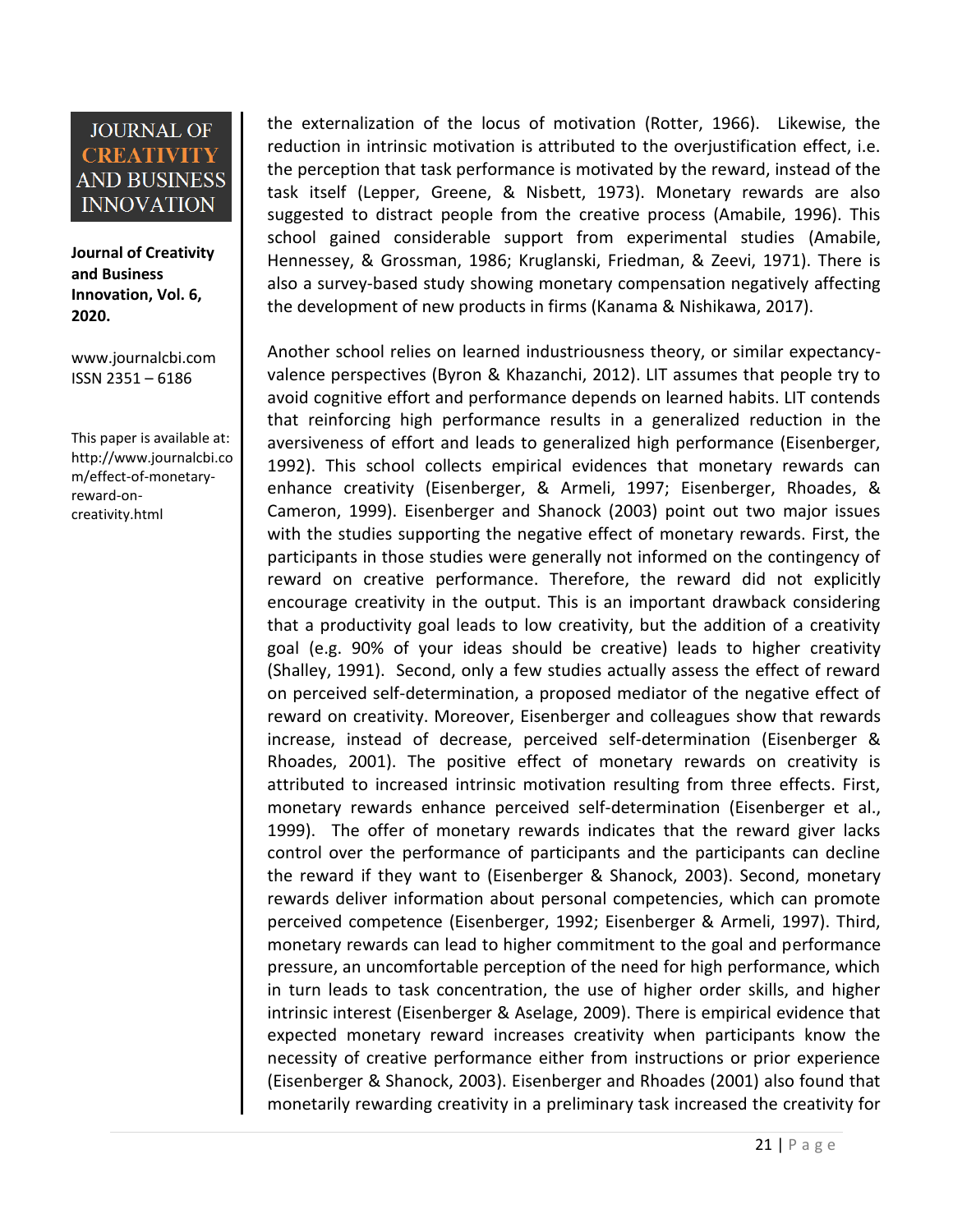**Journal of Creativity and Business Innovation, Vol. 6, 2020.**

[www.journalcbi.com](http://www.journalcbi.com/) ISSN 2351 – 6186

This paper is available at: [http://www.journalcbi.co](http://www.journalcbi.com/ideation-using-analogies.html) [m/effect-of-monetary](http://www.journalcbi.com/ideation-using-analogies.html)[reward-on](http://www.journalcbi.com/ideation-using-analogies.html)[creativity.html](http://www.journalcbi.com/ideation-using-analogies.html)

a subsequent task without expected reward. This suggests that monetary rewards for creativity direct people towards creative effort, which in turn leads to creative performance. This notion is aligned with some studies of employees in organizations (Mehta, Dahl, & Zhu, 2017; Zhu, Gardner, & Chen, 2018).

Hennessey and colleagues showed that the demotivating effects of rewards can be reversed (Hennessey, Amabile, & Martinage, 1989) or offset (Hennessey & Zbikowski, 1993) by emphasizing intrinsic interest. They further contended that when rewards are interpreted as informational, as opposed to controlling, they can have positive effect on intrinsic motivation (Hennessey et al., 1989). Hennessey and Amabile (2010) argued that rewards decrease intrinsic motivation and creativity when they reduce perceived self-determination, but enhance intrinsic motivation and creativity when they provide valuable information in a supportive manner, increase perceived competence, or facilitate intrinsically motivating work. The positive effect of rewards is most likely when the initial level of intrinsic motivation is strong (Amabile, 1993). Similarly, it is found that perceived reward is positively related to creative performance if the reward is perceived as an opportunity for recognition, growth or mastery (Li, Deng, Leung, & Zhao, 2017). The relationship becomes negative when the reward is perceived as a possibility of revealing incompetence and damaging self-respect (Li et al., 2017). However, the debate is still not settled. For example, the two schools do not agree on whether monetary rewards reduce perceived self-determination. The conditions under which monetary reward is beneficial to creativity are still not agreed upon.

The conflicting results on the effect of monetary rewards on creativity have also been attributed to various interactions of personal and contextual factors (Shalley et al., 2004). Baer et al. (2003) found a positive relationship between rewards and creativity for adaptors (as in Kirton's Adaption-Innovation Theory (Kirton, 1976)) working on relatively simple jobs. The relationship between rewards and creativity for innovators working on complex jobs is weak. The relationship for adaptors working on complex job and for innovators working on simple job is negative. In a study on product design, the provision of monetary rewards did not impact creativity significantly (Burroughs, Dahl, Moreau, Chattopadhyay, & Gorn, 2011). However, the combination of monetary rewards with creativity training was found to enhance intrinsic motivation and in turn creativity. This is because training on creativity techniques increases perceived competence and intrinsic motivation. With training, reward further affirms people's creative efforts and thus increases intrinsic motivation (Burroughs et al., 2011). Malik and colleagues showed that extrinsic rewards contributed to creativity for people who have high creative self-efficacy and an internal locus of control (Malik, Butt, & Choi, 2015). Considering these personal and contextual factors improves our understanding of this topic.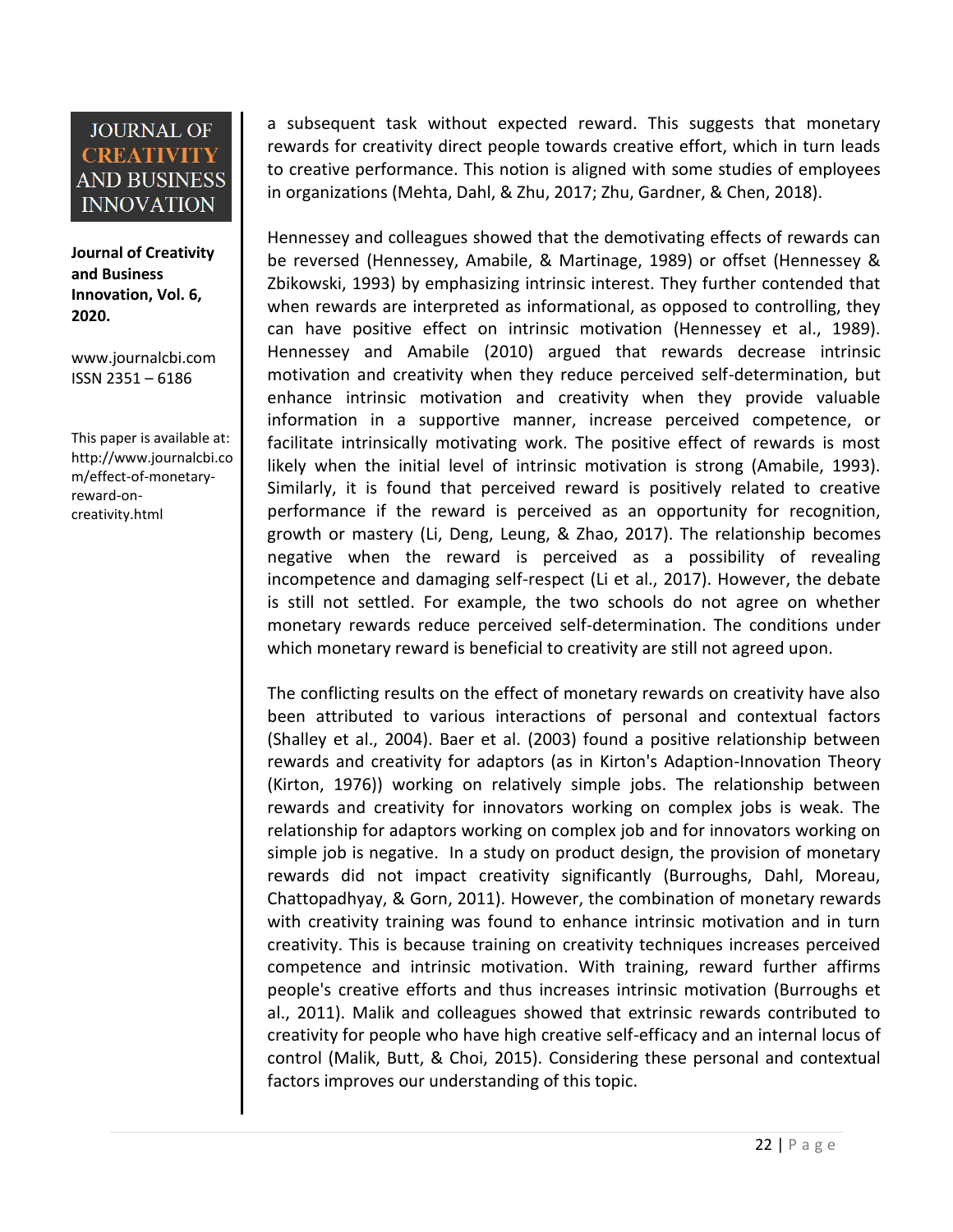**Journal of Creativity and Business Innovation, Vol. 6, 2020.**

[www.journalcbi.com](http://www.journalcbi.com/) ISSN 2351 – 6186

This paper is available at: [http://www.journalcbi.co](http://www.journalcbi.com/ideation-using-analogies.html) [m/effect-of-monetary](http://www.journalcbi.com/ideation-using-analogies.html)[reward-on](http://www.journalcbi.com/ideation-using-analogies.html)[creativity.html](http://www.journalcbi.com/ideation-using-analogies.html)

### **Theoretical Development**

Since both sides of the debate agree that completion and performancecontingent rewards reduce creativity (Byron & Khazanchi, 2012), our arguments will be focused on creativity-contingent reward. As Byron and Khazanchi (2012) point out, the core theories of two schools, LIT and SDT, are based on different assumptions. Specifically, the two theories disagree on 1) whether cognitive effort is fundamentally aversive; 2) whether people's behavior is driven by fundamental psychological needs, such as self-determination; 3) whether performance relies on learned habits. The different presumptions of the two theories make it hard to blend them in one explanation. However, since both sides of the debate have significant empirical evidence, as well as some sound arguments, it is suggested that both theories need to be integrated (Byron & Khazanchi, 2012). To resolve this issue, we propose that LIT and SDT represent two ways of how rewards can affect creative performance. Moreover we propose that which theory applies is influenced by a person's motivational orientation. The research model is illustrated in Figure 1.



As may be seen in Figure 1, we propose that the effects of a monetary reward on creative performance for extrinsically motivated individuals operates via increased performance pressure (the blue paths in Fig 1.) While the effects of a monetary reward on creative performance for intrinsically motivated individuals operates by diminishing self-determination, which in turn diminishes intrinsic task interest (the red paths in Fig 1). Amabile and colleagues developed the Work Preference Inventory (WPI) and found evidence to support that people have stable trait-like motivational orientations (Amabile, Hill, Hennessey, & Tighe, 1994). While some people are intrinsically motivated towards tasks, others are motivated by extrinsic consequences; still others are motivated by both. Relatedly, Deci and Ryan (1985) suggest that some people are more focused on autonomy-supporting aspects of work while others are more focused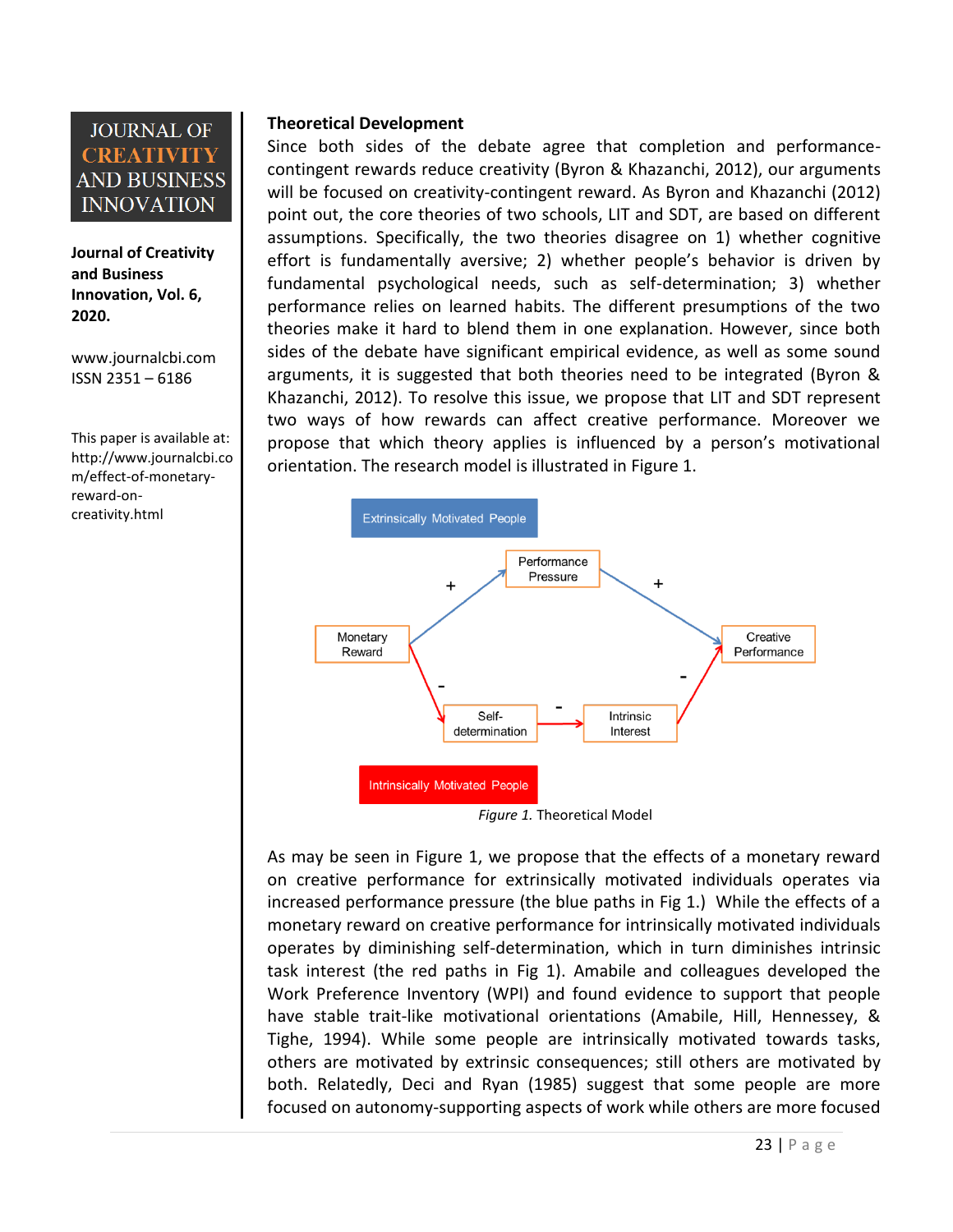**Journal of Creativity and Business Innovation, Vol. 6, 2020.**

[www.journalcbi.com](http://www.journalcbi.com/) ISSN 2351 – 6186

This paper is available at: [http://www.journalcbi.co](http://www.journalcbi.com/ideation-using-analogies.html) [m/effect-of-monetary](http://www.journalcbi.com/ideation-using-analogies.html)[reward-on](http://www.journalcbi.com/ideation-using-analogies.html)[creativity.html](http://www.journalcbi.com/ideation-using-analogies.html)

on the controlling aspect. We propose that people who are primarily extrinsically motivated are less concerned about intrinsic task interest. Rather they exert cognitive effort mainly to obtain desirable extrinsic consequences.

In this case, LIT is the most applicable theory. These people's performance is directly dependent on projected extrinsic consequences. It is natural for them to internalize monetary reward offered and become motivated by it. When the monetary reward is contingent upon creative performance, the person would strive to increase the probability of attaining creative performance, therefore increasing the pressure to perform well. With this increased performance pressure, creative performance would increase. As mentioned earlier, since cognitive effort is mainly driven by external consequences, self-determination theory is not the primary mechanism through which motivation operates for individuals whose motivational orientation is predominately extrinsic.

*Hypothesis 1. When a person is primarily extrinsically motivated, a creativitycontingent monetary reward has a positive effect on creative performance. This effect is mediated by increased performance pressure.* 

We further contend that, when a person is predominately intrinsically motivated, he or she is generally less concerned about monetary reward itself. Rather he or she is primarily driven by intrinsic interest and positive challenges in tasks (Hennesey & Amabile, 2010). The major mechanism for a reward to affect motivation is through its effect on perceived self-determination and intrinsic motivation (Ryan & Deci, 2000). For predominately intrinsically motivated individuals, the offering of monetary reward may distract from creative effort, or result in overjustification, which leads to lower selfdetermination and therefore lower intrinsic task interest (Amabile, 1996; Lepper, Greene, & Nisbett, 1973). Therefore, monetary reward would lead to lower intrinsic motivation, hence lower creativity.

*Hypothesis 2. When a person is primarily intrinsically motivated, a creativitycontingent monetary reward has a negative effect on creative performance. This effect is mediated by decreased self-determination and decreased intrinsic interest.*

This research does not address the conditions where an individual's motivational orientation driven by both intrinsic and extrinsic motivators.

### **Methods**

### *Procedures*

We conducted an experiment to test the hypotheses. All the independent and dependent variables were measured using scales developed in the prior literature. The research sample consists of 240 college students enrolled in business classes at a technical university in the northeastern US.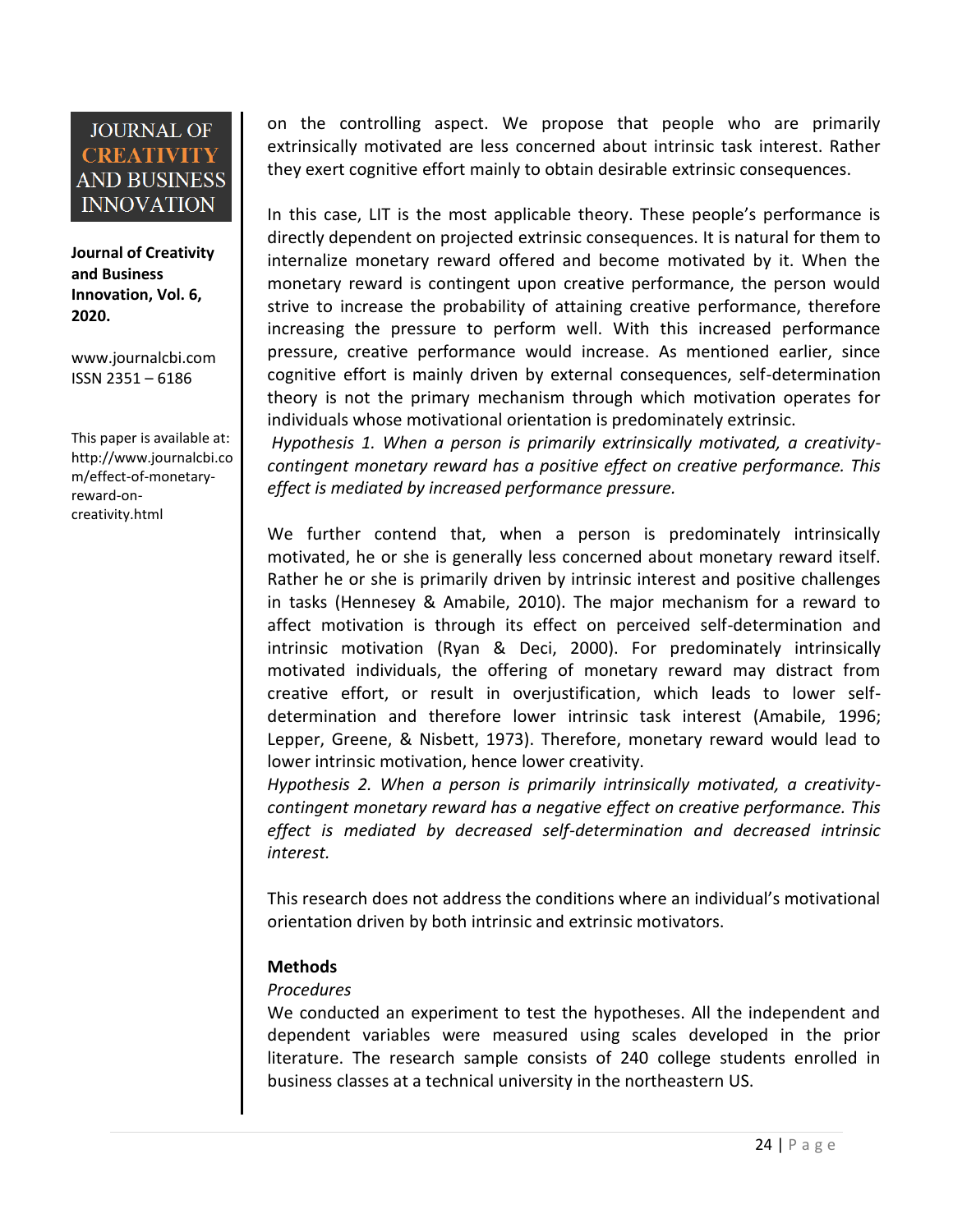**Journal of Creativity and Business Innovation, Vol. 6, 2020.**

[www.journalcbi.com](http://www.journalcbi.com/) ISSN 2351 – 6186

This paper is available at: [http://www.journalcbi.co](http://www.journalcbi.com/ideation-using-analogies.html) [m/effect-of-monetary](http://www.journalcbi.com/ideation-using-analogies.html)[reward-on](http://www.journalcbi.com/ideation-using-analogies.html)[creativity.html](http://www.journalcbi.com/ideation-using-analogies.html)

Prior to participating in the study, all participants completed a measure of creative self-efficacy and the Work Preference Inventory (WPI) and. Creative self-efficacy was measured with the three-item measure from Tierney and Farmer (2002). The Cronbach's alpha is reported to be .83 (Tierney & Farmer, 2002). The WPI is a measure of motivational orientation and all the items are listed in the original article (Amabile et al., 1994). For each participant there are two scores: IM (intrinsic motivation) and EM (extrinsic motivation). A participant's score on the WPI was used to identify his or her motivational orientation. Amabile et al.'s (Amabile et al., 1994) prior work had determined population mean scores for college students. The population mean IM score for students is 2.99, and the population mean EM score for students is 2.56 (Amabile et al., 1994). Participants with IM scores at or above the population mean and EM scores below the population mean were identified as primarily intrinsically motivated (n=58). Participants with EM scores at or above the population mean and IM scores below the population mean were identified as primarily extrinsically motivated (n=66). Some participants scored high (or low) on both IM and EM. These participant's data were recorded, but not used for hypotheses testing (n=90 and n=26, respectively). Participants were randomly assigned to the control (no reward) or the reward condition and given the following task to complete (the Appendix has the complete survey).

Participants in the no reward condition were asked to provide ten creative titles for a story about popcorn (Eisenberger & Aselage, 2009).

*You are a tiny golden kernel of popcorn lying in the bottom of a frying pan. Look around you and see the other popcorn kernels that are snuggled up close to each other. Feel it heating, getting warmer, hotter, now burning underneath you. Close to you a popcorn kernel explodes. One by one other popcorn kernels pop to life. White clouds appear to be bursting out all around you. The sound of popping drums in your ears. You are cramped, uncomfortable, steaming hot, sweating dizzy. Your whole body feels too tight. You are trapped within a too-tight suit. Suddenly, you, the popcorn kernel, feel yourself exploding, bursting. All at once you are light and fluffy. Bobbing up and down with other popcorn. At last the popping sound begins to quiet. Just an occasional pop, pop, and at last silence. Participants were told that a creative title is defined as a title that is both novel* 

and relevant. In addition, the instructions indicated "We will be judging the *creativity of your titles on a scale of 1 to 7 with 7 being very creative. If your average creativity score (average for the ten titles) is above 5.5, you will be notified of your excellent job."* 

Subjects in the reward condition, were given the same instructions and the same task, except that these subjects were told "We will be judging the creativity of your titles on a scale of 1 to 7 with 7 being very creative. If your average creativity score (average for the ten titles) is above 5.5, you will be rewarded 20 for your excellent job."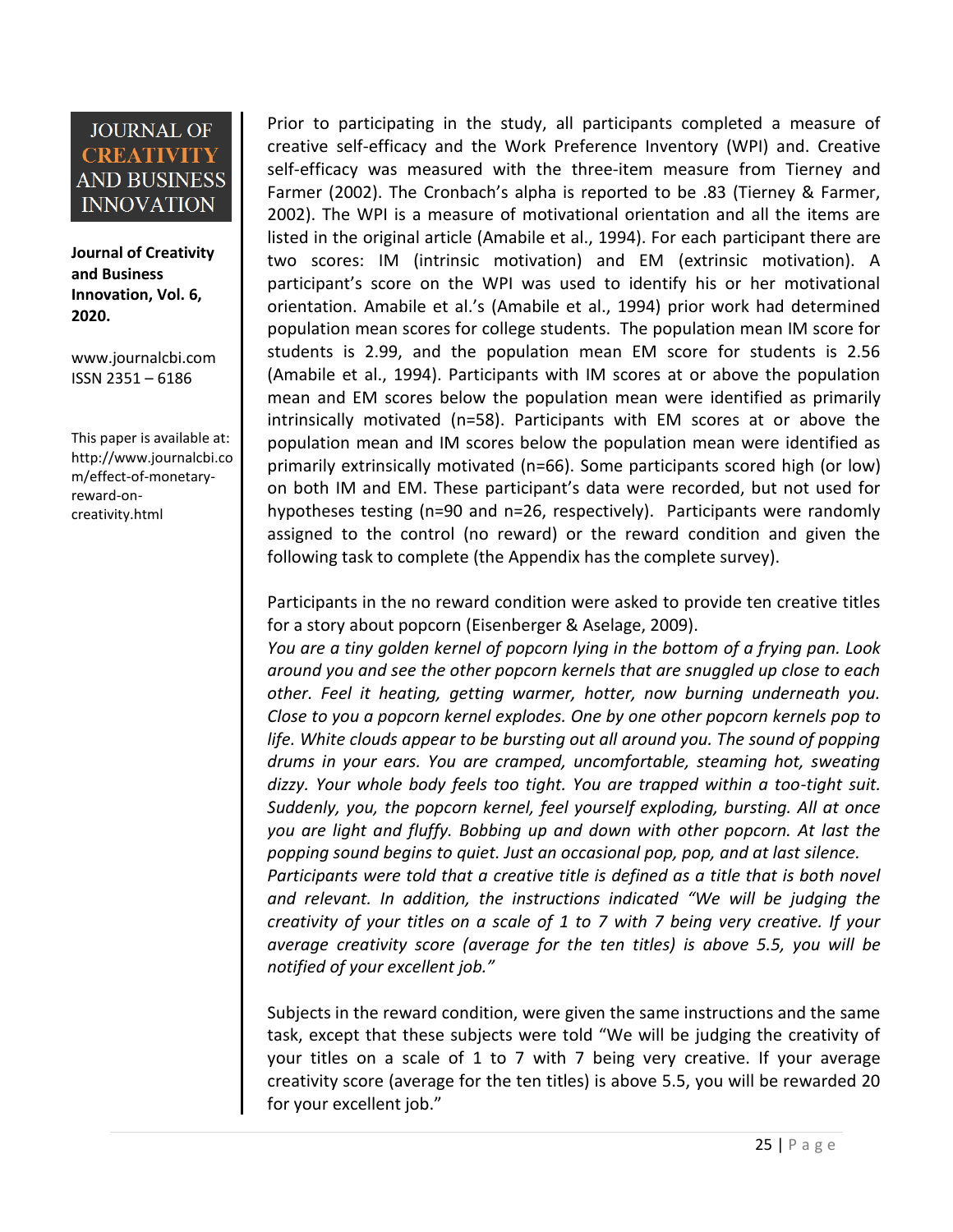**Journal of Creativity and Business Innovation, Vol. 6, 2020.**

[www.journalcbi.com](http://www.journalcbi.com/) ISSN 2351 – 6186

This paper is available at: [http://www.journalcbi.co](http://www.journalcbi.com/ideation-using-analogies.html) [m/effect-of-monetary](http://www.journalcbi.com/ideation-using-analogies.html)[reward-on](http://www.journalcbi.com/ideation-using-analogies.html)[creativity.html](http://www.journalcbi.com/ideation-using-analogies.html)

In the no reward condition, we still promised that high performer would be notified. This was to separate the effect of promised monetary reward from the effect of its informational aspect. Specifically, any monetary reward is associated with some information on people's performance or competence and the promise of such information alone can affect performance (Friedman, 2009). We want to examine the distinct effect of promised monetary reward, controlling for the effect of promised feedback on performance.

After 30 minutes the experimenter asked the participants to complete a posttask survey, which included measures of intrinsic task interest, perceived selfdetermination, and perceived performance pressure. Creativity of each title was assessed by independent raters as explained below.

#### *Measures*

All the measures are based on 7-point Likert scales unless otherwise noted. The scales measuring intrinsic task interest, perceived self-determination, and performance pressure are from Eisenberger and Aselage (Eisenberger & Aselage, 2009). Their Cronbach's alpha values are reported to be .91, .79, and .88, respectively (Eisenberger & Aselage, 2009). Reward is coded as a dummy variable, with the no reward condition as 0 and the reward condition as 1.

The measure of creative performance was developed in two steps. First, two raters (PhD students in the business school) went through training conducted by one of the authors. Creativity is defined as being both original and relevant. After being presented with the definitions of originality and relevance, the raters were instructed to individually rate 20 titles randomly selected from the responses of the participants. They used a Likert scale ranging from "not at all creative" (1) to "highly creative" (7). After completing this pilot rating, the raters jointly discussed the ratings and resolved disagreements. In the second step, the two raters independently rated all the titles generated using the same scale as above. The titles were randomly ordered. The two ratings for each title were then averaged to obtain a creativity score for each title. The interrater reliability is acceptable as evidenced by the intraclass correlation coefficient  $(ICC(2,2)=0.67)$ . The ten title scores for each participant were then averaged to obtain a creative performance score for each person. This measure is called mean creativity. We also included a measure called good idea count (Reinig, Briggs, & Nunamaker, 2007), which is operationalized as the number of a participant's titles with creativity ratings above 4.

### **Results**

Confirmatory factor analysis of all the variables showed that the 2nd, 4th and 5th items in performance pressure had low factor loadings and were therefore removed. The 1st and 4th item of intrinsic interest, as well as the 5th item of perceived self-determination were removed due to cross loading. After the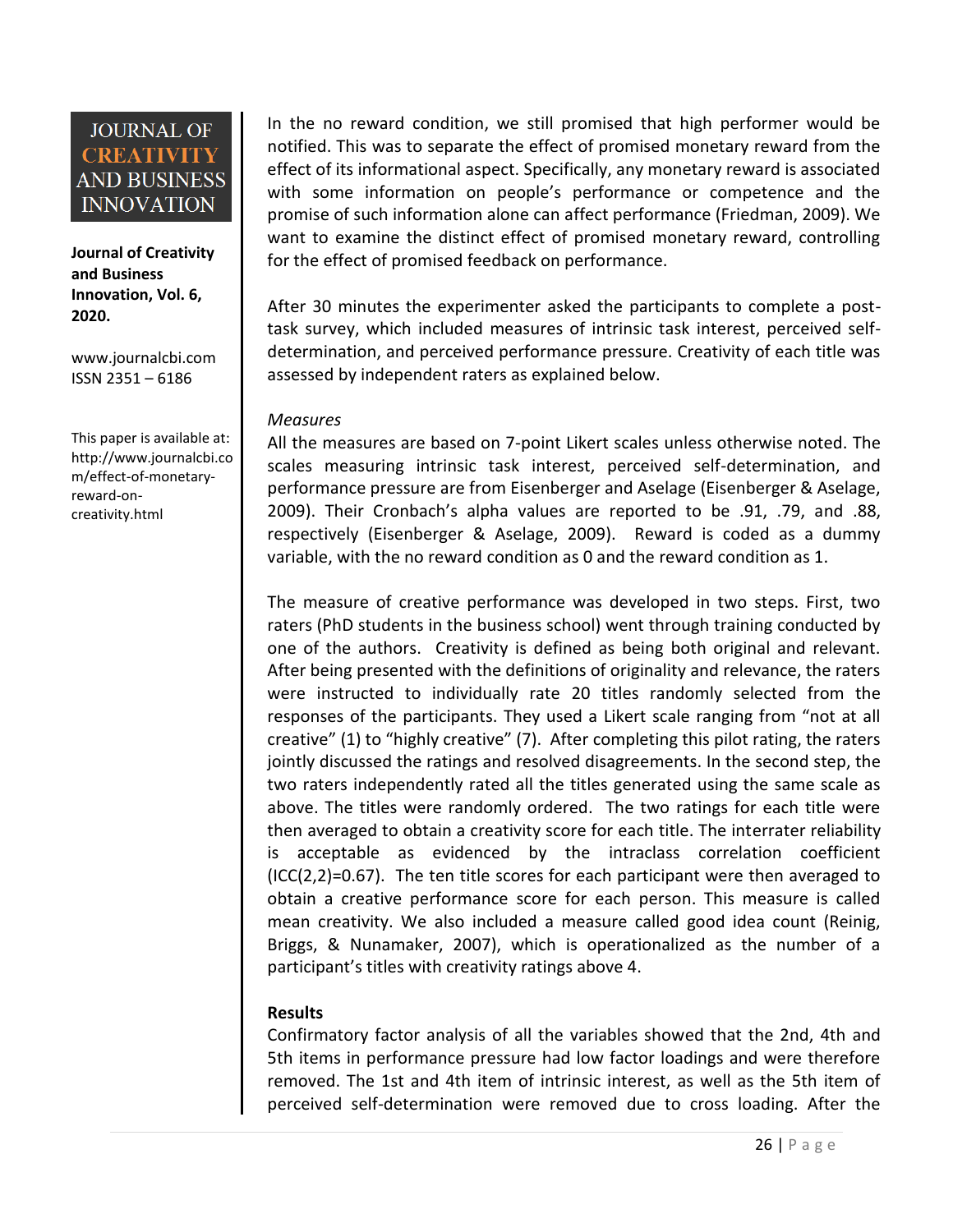**Journal of Creativity and Business Innovation, Vol. 6, 2020.**

[www.journalcbi.com](http://www.journalcbi.com/) ISSN 2351 – 6186

This paper is available at: [http://www.journalcbi.co](http://www.journalcbi.com/ideation-using-analogies.html) [m/effect-of-monetary](http://www.journalcbi.com/ideation-using-analogies.html)[reward-on](http://www.journalcbi.com/ideation-using-analogies.html)[creativity.html](http://www.journalcbi.com/ideation-using-analogies.html)

removal, all item factor loadings are significant and above 0.70 (see Table 1). All cross loadings are below 0.50.

Table 2 presents descriptive statistics and the correlation matrix for our research sample (n=124). The research sample consists of individuals who were identified as primarily intrinsically motivated (n=58); or primarily extrinsically motivated (n=66). Mean creativity has a limited range and may limit the probability of detecting a relationship. Therefore, good idea count was used as the measure of creativity. This measure has been shown to be a valid and reliable measure of creative performance (Reinig et al., 2007), and it reflects what is desired in the workplace (Althuizen & Reichel, 2016).

To test the hypotheses, path analysis was conducted using SmartPLS3 with 5000 re-samples. Subsample analyses were conducted for extrinsically motivated (n=66) and intrinsically motivated (n=58) groups. The results are presented in Figure 2.

|                 | Ш        | <b>PP</b> | <b>PS</b> |
|-----------------|----------|-----------|-----------|
| II2             | 0.917    | $-0.129$  | 0.491     |
| II <sub>3</sub> | 0.869    | $-0.166$  | 0.395     |
| PP <sub>1</sub> | $-0.145$ | 0.845     | $-0.185$  |
| PP <sub>3</sub> | $-0.135$ | 0.876     | $-0.019$  |
| PS1             | 0.316    | $-0.078$  | 0.707     |
| PS <sub>2</sub> | 0.395    | $-0.06$   | 0.856     |
| PS <sub>3</sub> | 0.315    | 0.035     | 0.717     |
| PS4             | 0.460    | $-0.198$  | 0.749     |

#### **Table 1. Item loadings and cross loadings.**

II: Intrinsic interest

PP: Performance pressure PS: Perceived Self-determination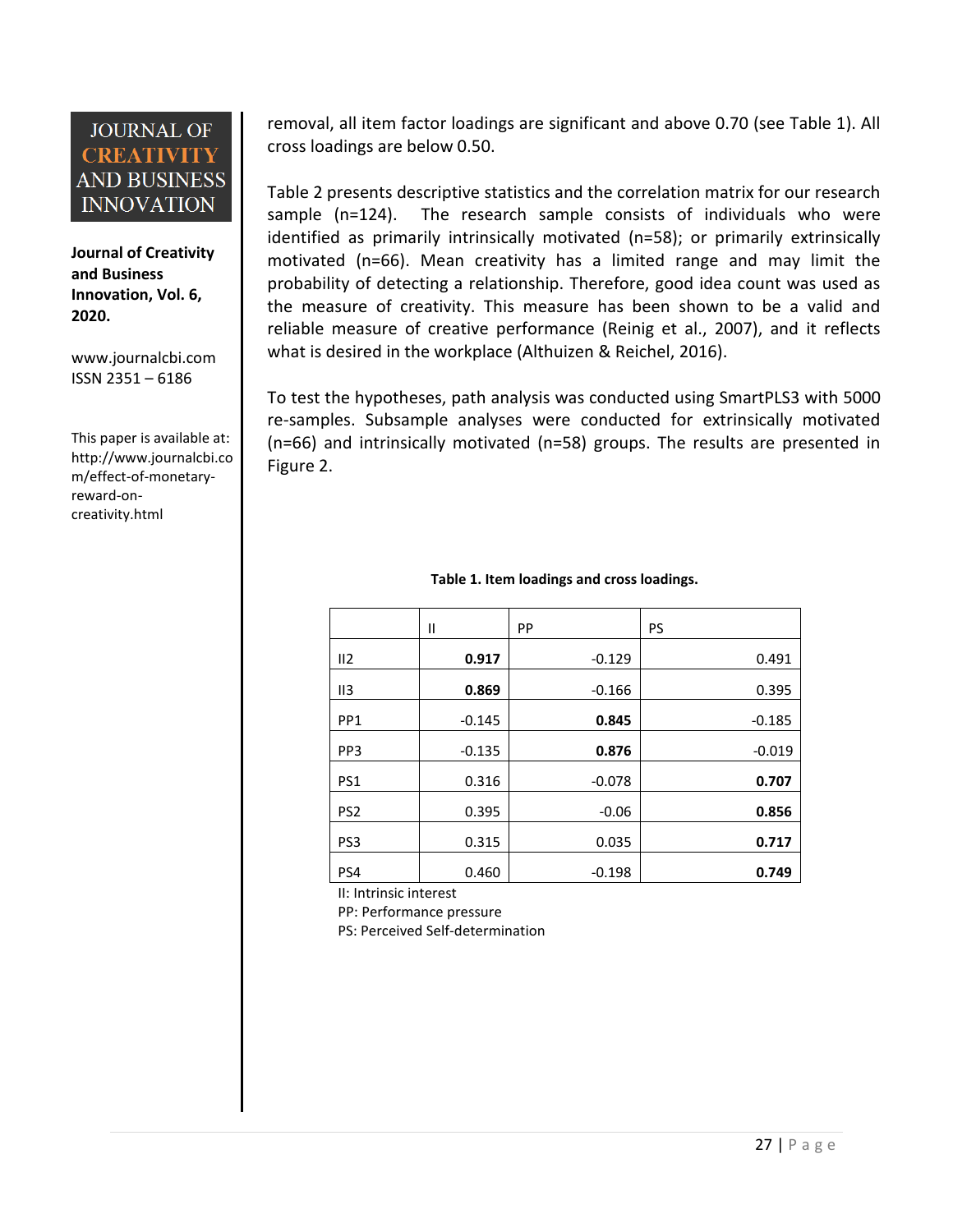**Journal of Creativity and Business Innovation, Vol. 6, 2020.**

[www.journalcbi.com](http://www.journalcbi.com/) ISSN 2351 – 6186

This paper is available at: [http://www.journalcbi.co](http://www.journalcbi.com/ideation-using-analogies.html) [m/effect-of-monetary](http://www.journalcbi.com/ideation-using-analogies.html)[reward-on](http://www.journalcbi.com/ideation-using-analogies.html)[creativity.html](http://www.journalcbi.com/ideation-using-analogies.html)

|            | Table 2. Descriptive Statistics and Correlation Ividing for the Ivicasured Variables (II–124) |     |      |      |                     |                                     |         |     |        |            |  |  |  |
|------------|-----------------------------------------------------------------------------------------------|-----|------|------|---------------------|-------------------------------------|---------|-----|--------|------------|--|--|--|
| Constru    |                                                                                               |     |      |      |                     | <b>Inter-Construct Correlations</b> |         |     |        |            |  |  |  |
| ct         | Min                                                                                           | Max | Mean | S.D. | Cronbach's<br>Alpha | <b>CSE</b>                          | Ш       | PS  | PP     | <b>GIC</b> |  |  |  |
|            | 3.3                                                                                           | 7   | 5.17 | 0.81 | 0.68                |                                     |         |     |        |            |  |  |  |
| <b>CSE</b> | 3                                                                                             |     |      |      |                     |                                     |         |     |        |            |  |  |  |
| Ш          | 2                                                                                             |     | 5.16 | 1.22 | 0.70                | .01                                 |         |     |        |            |  |  |  |
| <b>PS</b>  | 1                                                                                             |     | 4.33 | 1.20 | 0.70                | $-0.06$                             | $.43**$ |     |        |            |  |  |  |
| PP         | 1                                                                                             |     | 3.67 | 1.43 | 0.69                | $-.07$                              | $-.08$  | .03 |        |            |  |  |  |
| <b>GIC</b> | 0                                                                                             | 5   | 1.09 | 1.25 | <b>NA</b>           | .13                                 | .15     | .07 | $.22*$ |            |  |  |  |
| MeanC      | 2.3                                                                                           | 4.3 | 3.13 | 0.40 | <b>NA</b>           | .11                                 | .14     | .06 | $.19*$ | .78**      |  |  |  |

#### **Table 2. Descriptive Statistics and Correlation Matrix for the Measured Variables (n=124)**

\*\*: p≤ .01

\*: p≤ .05

CSE: Creative Self-efficacy II: Intrinsic Task Interest PS: Perceived Self-determination PP: Performance Pressure GIC: Good idea count MeanC: Mean Creativity from each participant

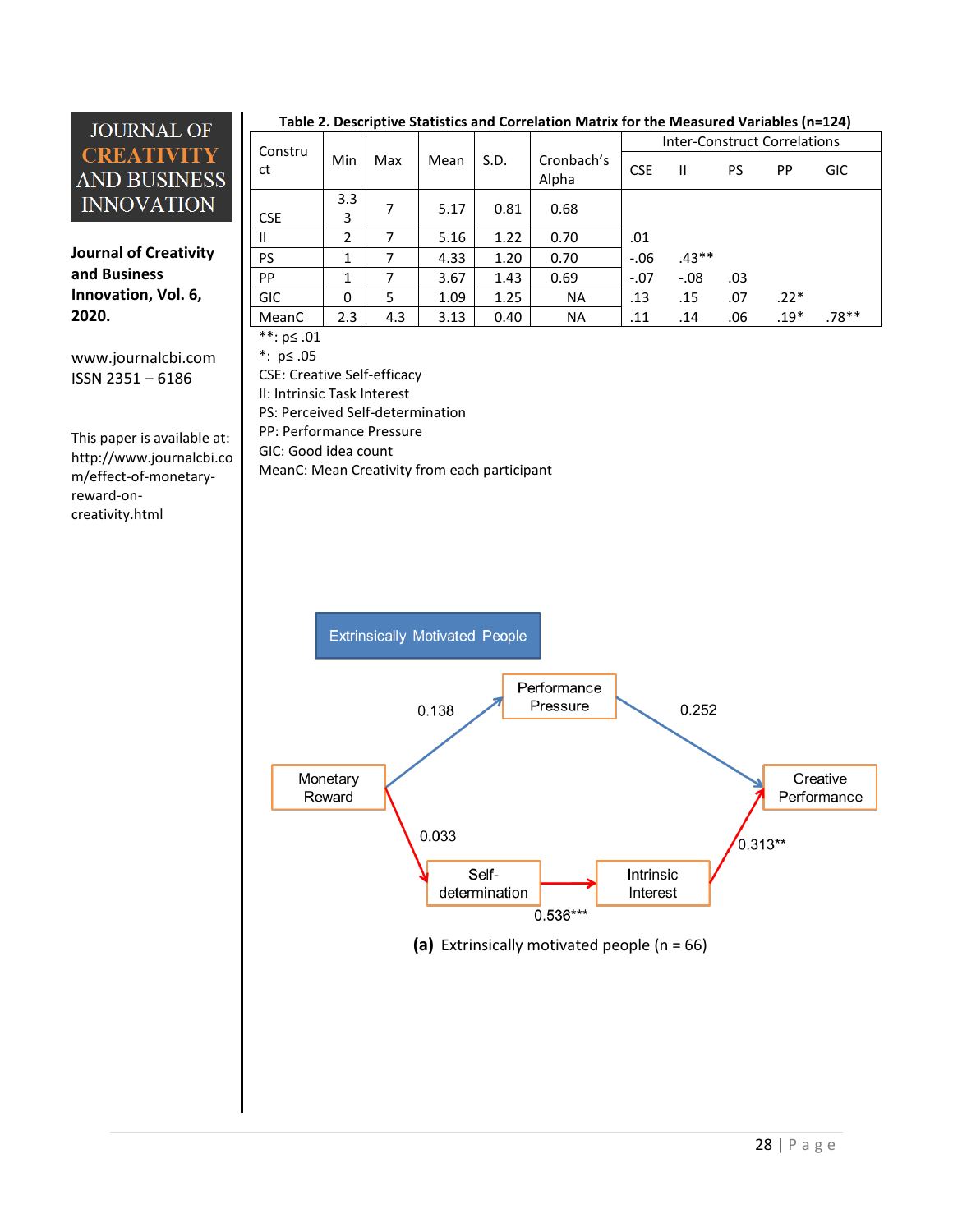**Journal of Creativity and Business Innovation, Vol. 6, 2020.**

[www.journalcbi.com](http://www.journalcbi.com/) ISSN 2351 – 6186

This paper is available at: [http://www.journalcbi.co](http://www.journalcbi.com/ideation-using-analogies.html) [m/effect-of-monetary](http://www.journalcbi.com/ideation-using-analogies.html)[reward-on](http://www.journalcbi.com/ideation-using-analogies.html)[creativity.html](http://www.journalcbi.com/ideation-using-analogies.html)



*Figure 2.* Path analysis testing the hypotheses.

Hypothesis 1 predicted for extrinsically motivated people, monetary reward is positively related to performance pressure, which in turn is positively related to creative performance. As seen in Figure 2a, the relationship between monetary reward and performance pressure is positive but nonsignificant (β=0.138, p=0.569). The path between performance pressure and creative performance is also positive and nonsignificant  $\beta$ =0.252, p=0.179). Thus, hypothesis 1 is not supported.

Interestingly, the paths between self-determination and intrinsic interest and between intrinsic interest and creative performance, the paths which were proposed to be nonsignificant, show significance. Specifically, for extrinsically motivated individuals, self-determination is related to intrinsic interest (β=0.536, p<.001), which in turn is related to creative performance ( $β = 0.313$ ,  $p < .01$ ).

Hypothesis 2 predicted for intrinsically motivated people, monetary reward reduces self-determination, which in turn reduces intrinsic interest; which leads to lower creative performance. Figure 2b shows that the relationship between monetary reward and self-determination is negative, but nonsignificant ( $\beta$ = -0.146, p=0.299). The relationship between self-determination and intrinsic interest is positive and significant  $(β=0.461, p=0.012)$ . The relationship between intrinsic interest and creative performance is nonsignificant ( $β = 0.103$ ,  $p = 0.437$ ). In contrast to the prediction that for intrinsically motivated individuals, the path between performance pressure and creative performance would be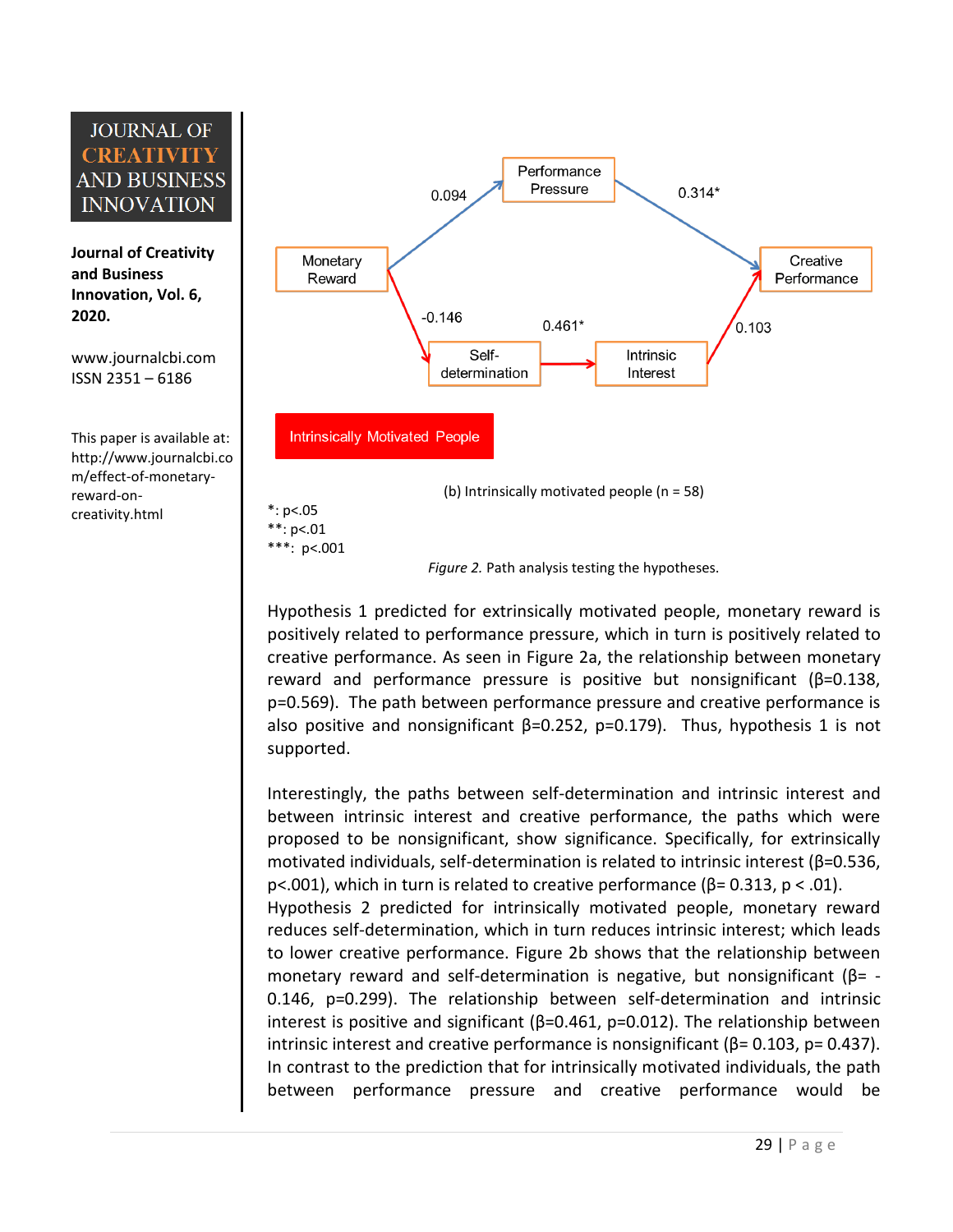**Journal of Creativity and Business Innovation, Vol. 6, 2020.**

[www.journalcbi.com](http://www.journalcbi.com/) ISSN 2351 – 6186

This paper is available at: [http://www.journalcbi.co](http://www.journalcbi.com/ideation-using-analogies.html) [m/effect-of-monetary](http://www.journalcbi.com/ideation-using-analogies.html)[reward-on](http://www.journalcbi.com/ideation-using-analogies.html)[creativity.html](http://www.journalcbi.com/ideation-using-analogies.html)

nonsignificant, there is a positive relationship between performance pressure and creative performance ( $\beta$ =0.314, p=0.017). Thus, hypothesis 2 is not supported.

### **Discussion**

This article proposes that the causal mechanisms by which monetary rewards affect creative performance are different for extrinsically versus intrinsically motivated people. While the results do not support our hypotheses, they do support the notion of two different pathways. Creative performance can be influenced by the level of self-determination (through intrinsic interest) or the level of performance pressure. Furthermore, as proposed earlier, extrinsically motivated and intrinsically motivated individuals do appear to adhere to somewhat different motivational mechanisms, even though the difference is unexpected.

Looking at the results, it is clear that the reward had no effect on either performance pressure or self-determination. This might be related to the fact that only 20 was offered. If the participants did not value this amount of monetary reward, the reward was unlikely to have an effect (Malik et al., 2015). It is also possible that controlling for the effect of expected performance information diminishes the effect of a monetary reward. Having an additional control condition without performance feedback could lead to refined understanding of these effects. However, it is noteworthy that the signs of the coefficients (though insignificant) are consistent with our predictions. For example, we proposed that for intrinsically motivated individuals, monetary reward would be negatively related to self-determination and the path coefficient is indeed negative. While for extrinsically motivated individuals, as predicted, the path coefficient between monetary reward and performance pressure is positive, though insignificant. Future research should test the hypotheses with larger monetary rewards and larger sample sizes, which might generate some support for the predicted relationships.

It is also found that regardless of motivational orientation, level of selfdetermination was always related to intrinsic interest. Our initial prediction was that this path is significant only for intrinsically motivated individuals. It is possible that even if a person is driven by extrinsic motivation, he or she still will be more interested in an activity if the activity is perceived as self-initiated and self-regulated.

Performance pressure was related to creative performance for intrinsically motivated individuals, but not extrinsically motivated individuals. This might be related to the fact that intrinsically motivated individuals had higher creative self-efficacy (t(117)=3.92, p<0.001). When someone has a high level of creative self-efficacy, it is more likely that this person translates performance pressure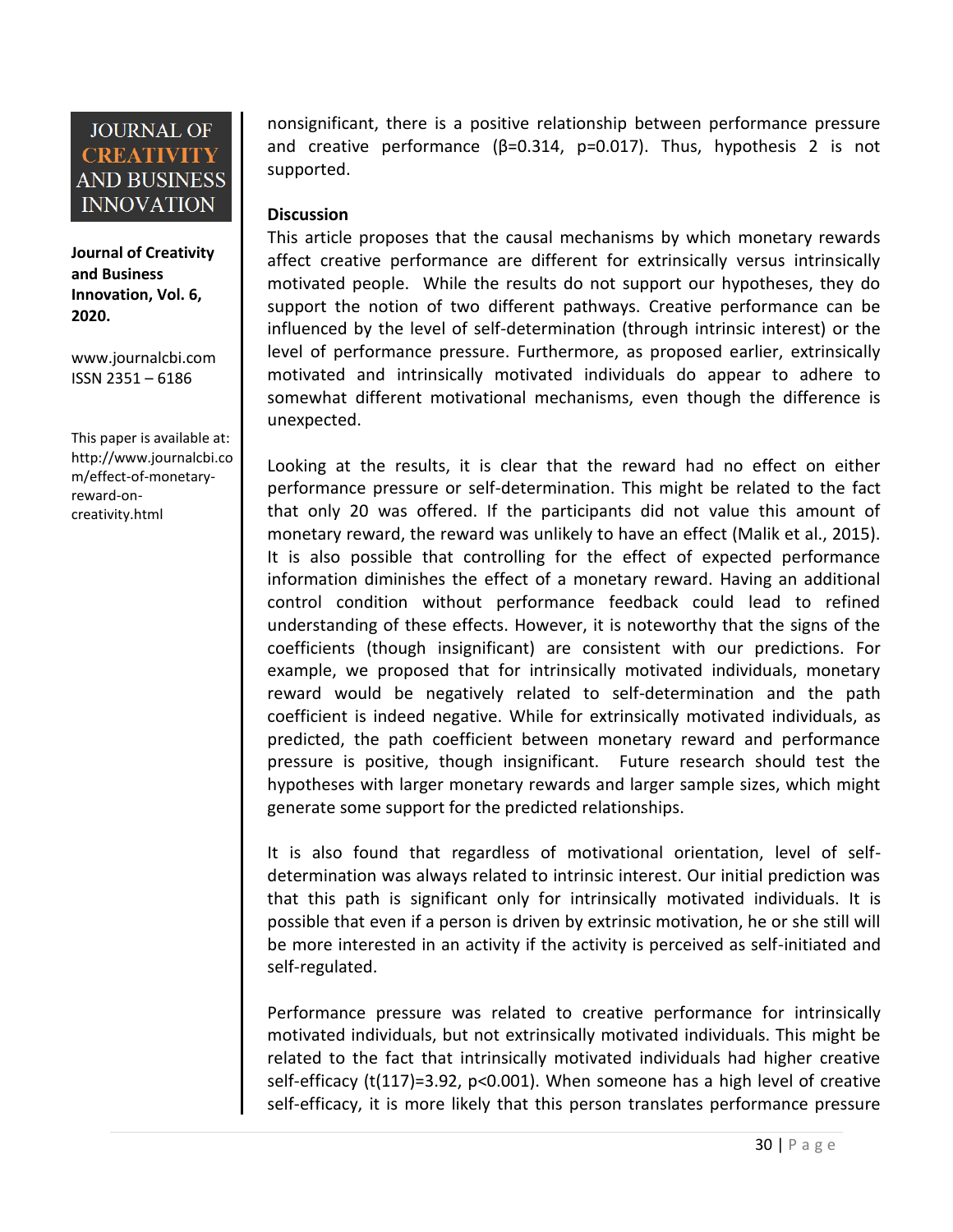**Journal of Creativity and Business Innovation, Vol. 6, 2020.**

[www.journalcbi.com](http://www.journalcbi.com/) ISSN 2351 – 6186

This paper is available at: [http://www.journalcbi.co](http://www.journalcbi.com/ideation-using-analogies.html) [m/effect-of-monetary](http://www.journalcbi.com/ideation-using-analogies.html)[reward-on](http://www.journalcbi.com/ideation-using-analogies.html)[creativity.html](http://www.journalcbi.com/ideation-using-analogies.html)

into creative performance (Malik et al., 2015). Including creative self-efficacy in the theorizing might be a viable direction for the future. For example, a threshold level of creative self-efficacy might be a pre-requisite for monetary rewards to have an effect on creative performance.

It is somewhat puzzling why extrinsically motivated individuals showed a relationship between intrinsic interest and creative performance while intrinsically motivated individuals did not. There are many empirical studies connecting intrinsic interest with creative performance. However, it is argued that intrinsic motivation may lead to much cognitive flexibility and in turn novelty, but does not necessarily lead to high utility (Grant & Berry, 2011). In other words, if a person is highly interested in a task, he or she may explore many different possibilities and adopt new approaches, but there is no guarantee that such effort leads to feasible or relevant outcomes. Therefore, it is conceivable that those extrinsically motivated might pay more attention to the utility or relevance dimension so that they are better at translating task interest into outcomes that are both new and relevant. Similarly, it is found that perceived reward for creativity enhances the relationship between novelty and performance while weakening the relationship between usefulness and performance (Sue-Chan & Hempel, 2016). In the future, evaluating both novelty and relevance of creative performance is necessary to test the possible differential effects of rewards on the two dimensions of creativity.

There are also some ways to make the research more relevant to the business world, e.g., using a real life problem as the creative task, and using surveys to study employees in organizations.

In summary, the empirical results in this study did not support our hypotheses. However, they show some support of the notion that there are two distinct causal paths by which monetary reward affects creative performance. More importantly, this study shows that motivational orientation indeed affects the relationships in the two pathways. In practice, the results suggest that managers should reward creative performance differently based on employees' motivational orientation. Although the exact influence of motivational orientation still needs more investigation, it seems safe to say that monetary reward has different impact for those who are primarily driven by extrinsic motivation, than for those who are driven mainly by intrinsic motivation.

### **Conclusions**

We propose that motivational orientation moderates the effect of monetary reward on creative performance. Specifically we contend that extrinsically motivated individuals are positively influenced by monetary reward mainly through performance pressure; while intrinsically motivated individuals are negatively influenced mainly through selfdetermination. The experiment did not support these specific predictions but showed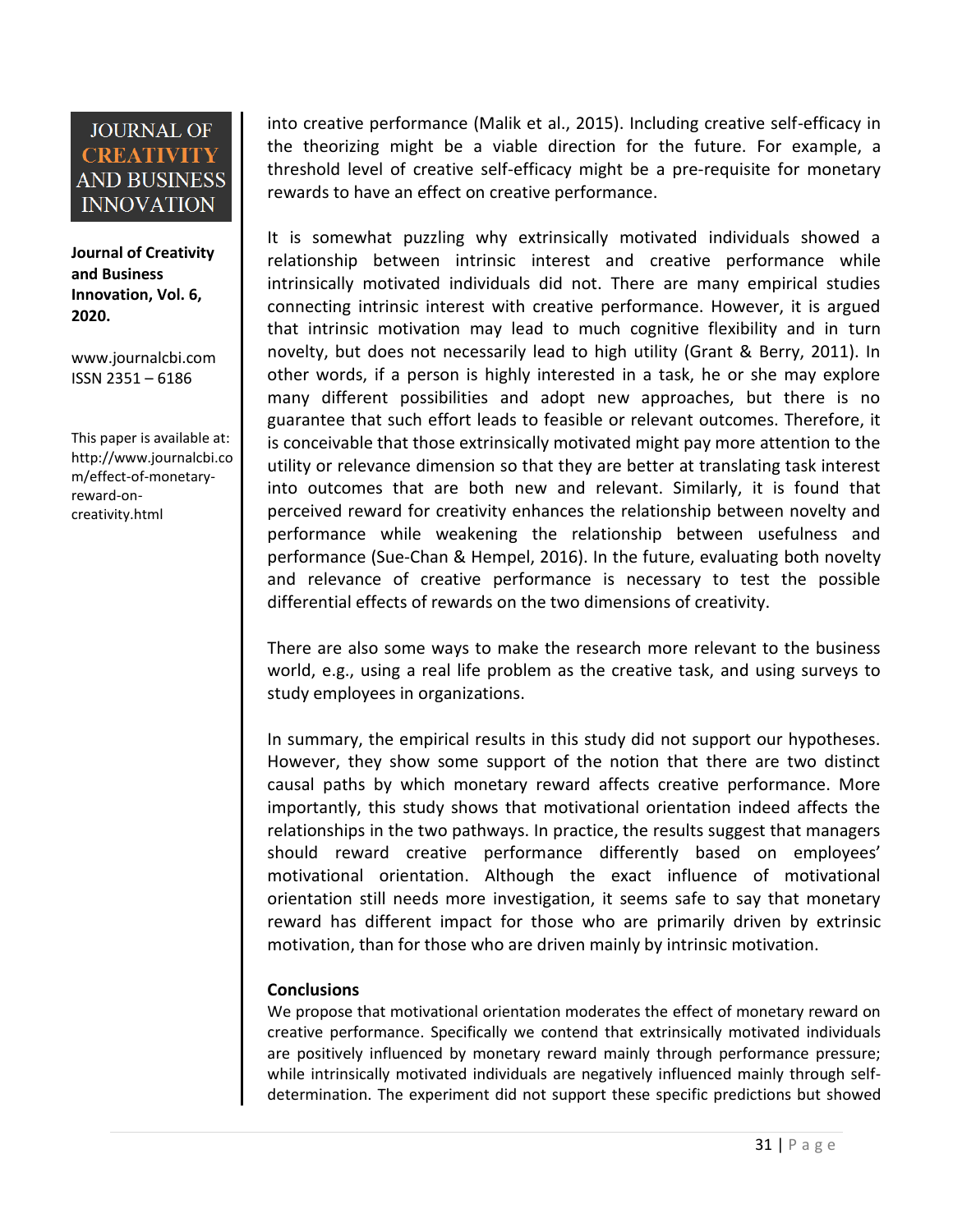**Journal of Creativity and Business Innovation, Vol. 6, 2020.**

[www.journalcbi.com](http://www.journalcbi.com/) ISSN 2351 – 6186

This paper is available at: [http://www.journalcbi.co](http://www.journalcbi.com/ideation-using-analogies.html) [m/effect-of-monetary](http://www.journalcbi.com/ideation-using-analogies.html)[reward-on](http://www.journalcbi.com/ideation-using-analogies.html)[creativity.html](http://www.journalcbi.com/ideation-using-analogies.html)

that these mediated pathways are impacted differently for people of different motivational orientations. In general, we confirm the notion that monetary reward's effect varies with motivational orientation and propose some future research directions.

#### **Guidelines for Applying Research to Practice**

In practice, companies often offer the same kind of incentives to all the employees to encourage certain behaviour or higher performance. Our research suggests that such uniform approach may be less effective. Specifically, most organizations want to be innovative and therefore intend to incentivize creative behaviour. Our study shows that people with different motivational orientation respond to monetary incentives differently. Therefore, it is useful for organizations to measure the motivational orientation of employees, such as using the WPI questionnaire employed in our study. It is conceivable that monetary rewards energize those who are mainly extrinsically motivated and cause them to produce more creative outcomes. However, organizations should be very cautious about using financial rewards on those who are mainly intrinsically motivated: such incentive might actually distract them or make them less interested in creative tasks. Consequently, the rewards might actually hinder creative effort. Alternatively, providing positive feedback or resources for creative work may be more effective for such type of people. In short, customizing incentives may be an important, yet ignored, aspect of promoting creative work in organizations.

#### **References:**

- Althuizen, N., & Reichel, A. (2016). *The effects of IT-enabled cognitive stimulation tools on creative problem solving: A dual pathway to creativity. Journal of Management Information Systems*, 33(1), 11-44.
- Amabile, T. M. (1983). The social psychology of creativity: A componential conceptualization. *Journal of personality and social psychology*, 45(2), 357-376.

Amabile, T. M. (1993). Motivational synergy: Toward new conceptualizations of intrinsic and extrinsic motivation in the workplace. *Human resource management review,* 3(3), 185-201.

Amabile, T. M. (1996). Creativity in context. Boulder, CO: Westview Press.

Amabile, T. M., Goldfarb, P., & Brackfleld, S. C. (1990). Social influences on creativity: Evaluation, coaction, and surveillance. *Creativity research journal,* 3(1), 6-21.

Amabile, T. M., Hennessey, B. A., & Grossman, B. S. (1986). Social influences on creativity: The effects of contracted-for reward. *Journal of personality and social psychology,* 50(1), 14-23.

- Amabile, T. M., Hill, K. G., Hennessey, B. A., & Tighe, E. M. (1994). The Work Preference Inventory: assessing intrinsic and extrinsic motivational orientations. *Journal of personality and social psychology*, 66(5), 950-967.
- Azoulay, P., Graff Zivin, J. S., & Manso, G. (2011). Incentives and creativity: evidence from the academic life sciences. *The RAND Journal of Economics,* 42(3), 527-554.
- Baer, M., Oldham, G. R., & Cummings, A. (2003). Rewarding creativity: when does it really matter? *The Leadership Quarterly,* 14(4-5), 569-586.
- Baer, M., Leenders, R. T. A., Oldham, G. R., & Vadera, A. K. (2010). Win or lose the battle for creativity: The power and perils of intergroup competition*. Academy of Management Journal,* 53(4), 827-845.
- Bartol, K.M., & Locke, E.A. (2000). *Incentives and motivation. In S.L. Rynes, & B. Gerhart (Eds.), Compensation in organizations: Current research and practice* :104-147. San Francisco: Jossey-Bass.
- Belcher, D. W. (1962). Toward a behavioral science theory of wages. *Academy of Management Journal,* 5(2), 102-116.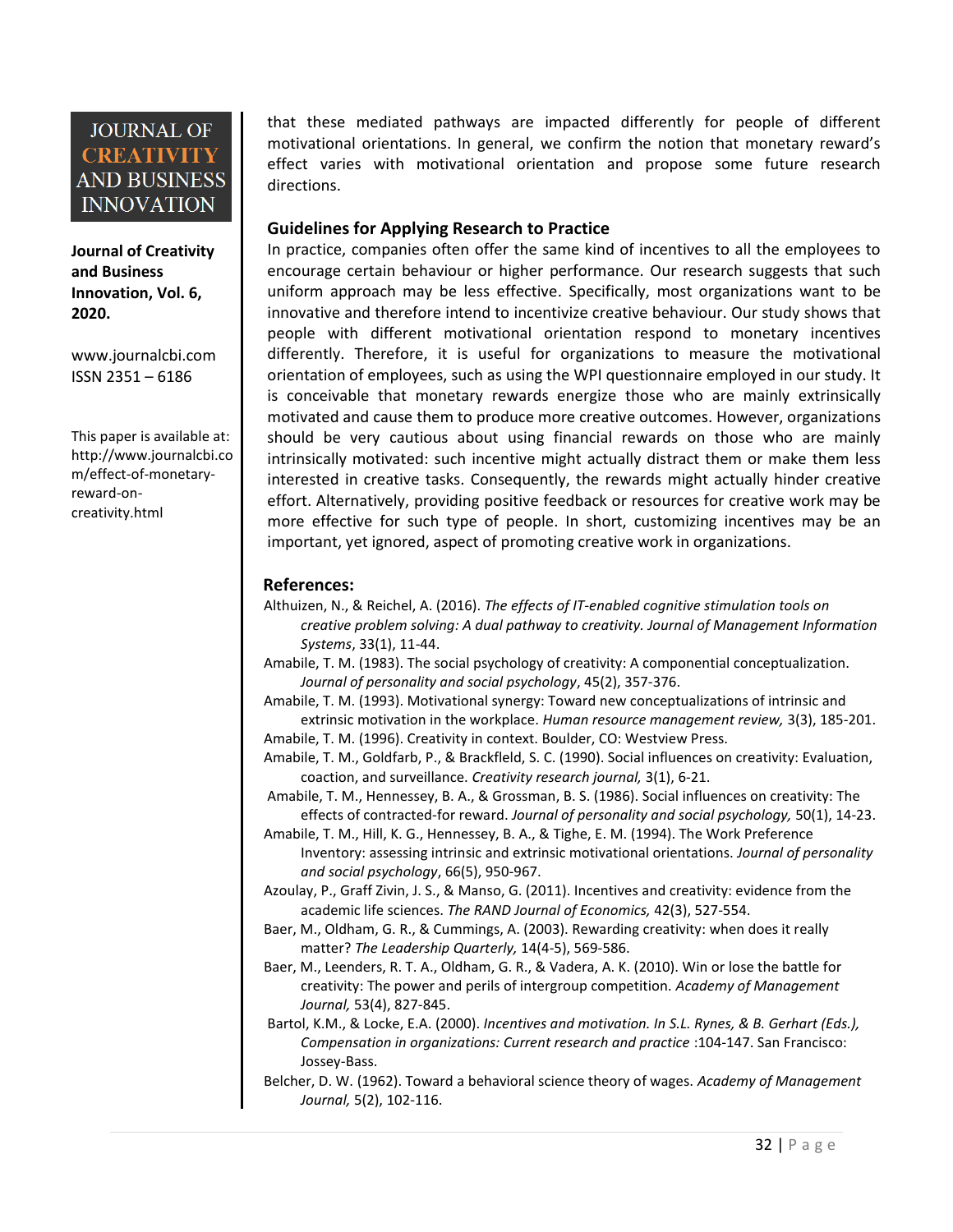**Journal of Creativity and Business Innovation, Vol. 6, 2020.**

[www.journalcbi.com](http://www.journalcbi.com/) ISSN 2351 – 6186

This paper is available at: [http://www.journalcbi.co](http://www.journalcbi.com/ideation-using-analogies.html) [m/effect-of-monetary](http://www.journalcbi.com/ideation-using-analogies.html)[reward-on](http://www.journalcbi.com/ideation-using-analogies.html)[creativity.html](http://www.journalcbi.com/ideation-using-analogies.html)

- Bucklin, B. R., & Dickinson, A. M. (2001). Individual monetary incentives: A review of different types of arrangements between performance and pay. *Journal of Organizational Behavior Management*, 21(3), 45–137. https://doi.org/10.1300/J075v21n03\_03
- Bucklin, B. R., McGee, H. M., & Dickinson, A. M. (2003). The effects of individual monetary incentives with and without feedback. *Journal of Organizational Behavior Management,* 23(2–3), 65–94.
- Burroughs, J. E., Dahl, D. W., Moreau, C. P., Chattopadhyay, A., & Gorn, G. J. (2011). Facilitating and rewarding creativity during new product development. *Journal of Marketing,* 75(4), 53- 67.
- Byron, K., & Khazanchi, S. (2012). Rewards and creative performance: a meta-analytic test of theoretically derived hypotheses. *Psychological bulletin,* 138(4), 809.
- Crutchfield, R. S. (1962). *Conformity and creative thinking. In Contemporary Approaches to Creative Thinking,* 1958, University of Colorado, CO, US; Atherton Press.
- Deci, E. L., & Ryan, R. M. (1985). Intrinsic motivation and self-determination in human behavior. New York: Plenum.
- Deci, E. L., Koestner, R., & Ryan, R. M. (1999). A meta-analytic review of experiments examining the effects of extrinsic rewards on intrinsic motivation. *Psychological bulletin,* 125(6), 627- 668.
- Ederer, F., & Manso, G. (2013). Is pay for performance detrimental to innovation?. *Management Science*, 59(7), 1496-1513.
- Eisenberger, R. (1992). Learned industriousness. Psychological review, 99(2), 248.
- Eisenberger, R., & Armeli, S. (1997). Can salient reward increase creative performance without reducing intrinsic creative interest?. *Journal of personality and social psychology,* 72(3), 652–663.
- Eisenberger, R., & Aselage, J. (2009). Incremental effects of reward on experienced performance pressure: Positive outcomes for intrinsic interest and creativity. Journal of Organizational Behavior*: The International Journal of Industrial, Occupational and Organizational Psychology and Behavior*, 30(1), 95-117.
- Eisenberger, R., & Rhoades, L. (2001). Incremental effects of reward on creativity. *Journal of personality and social psychology,* 81(4), 728–741.
- Eisenberger, R., & Shanock, L. (2003). Rewards, intrinsic motivation, and creativity: A case study of conceptual and methodological isolation. *Creativity Research Journal,* 15(2-3), 121-130.
- Eisenberger, R., Rhoades, L., & Cameron, J. (1999). Effects of reward on intrinsic motivation— Negative, neutral, and positive. Psychological Bulletin, 125(6), 677–691.
- Forgeard, M. J., & Mecklenburg, A. C. (2013). The two dimensions of motivation and a reciprocal model of the creative process. *Review of General Psychology,* 17(3), 255-266.
- Frey, B. S., & Jegen, R. (2001). Motivation crowding theory. Journal of economic surveys, 15(5), 589-611.
- Grant, A. M., & Berry, J. W. (2011). The necessity of others is the mother of invention: Intrinsic and prosocial motivations, perspective taking, and creativity. *Academy of management journal,* 54(1), 73-96.
- Greenberg, J., & Baron, R.A. (2003). Behavior in organizations: Understanding and managing the human side of work. Upper Saddle River, NJ: Prentice Hall.
- Hennessey, B. A. (2003). The social psychology of creativity. *Scandinavian Journal of Educational Research*, 47(3), 253-271.
- Hennesey, B.A., & Amabile, T.M. (2010). Creativity. Annual Review of Psychology, 61, 569-598.
- Hennessey, B. A., & Zbikowski, S. M. (1993). Immunizing children against the negative effects of reward: A further examination of intrinsic motivation training techniques. *Creativity Research Journal*, 6(3), 297-307.
- Hennessey, B. A., Amabile, T. M., & Martinage, M. (1989). Immunizing children against the negative effects of reward. *Contemporary educational psychology,* 14(3), 212-227.
- Kachelmeier, S. J., Reichert, B. E., & Williamson, M. G. (2008). Measuring and motivating quantity, creativity, or both. Journal of Accounting Research, 46(2), 341-373.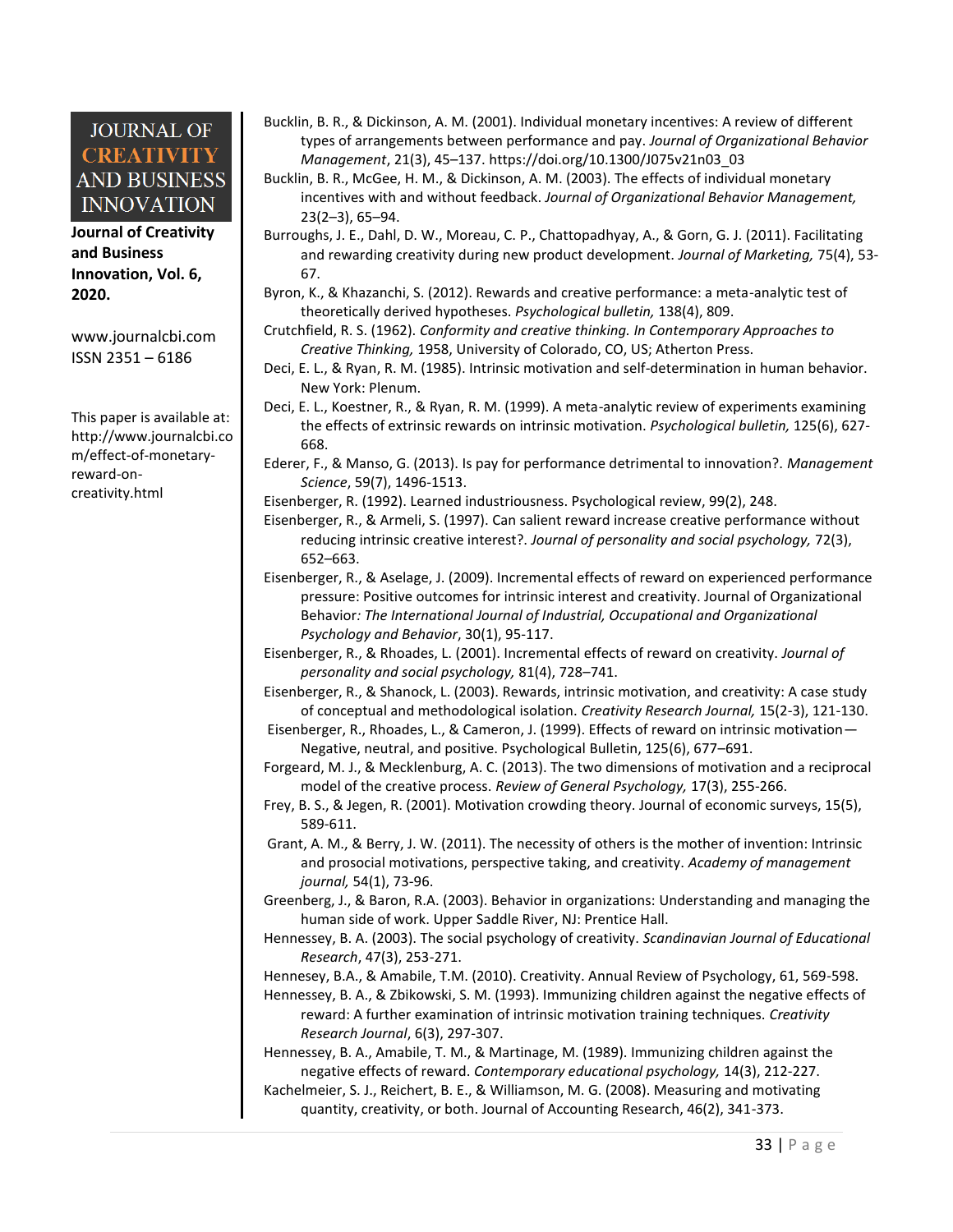**Journal of Creativity and Business Innovation, Vol. 6, 2020.**

[www.journalcbi.com](http://www.journalcbi.com/) ISSN 2351 – 6186

This paper is available at: [http://www.journalcbi.co](http://www.journalcbi.com/ideation-using-analogies.html) [m/effect-of-monetary](http://www.journalcbi.com/ideation-using-analogies.html)[reward-on](http://www.journalcbi.com/ideation-using-analogies.html)[creativity.html](http://www.journalcbi.com/ideation-using-analogies.html)

- Kanama, D., & Nishikawa, K. (2017). Does an extrinsic reward for R& D employees enhance innovation outcomes? Evidence from a Japanese innovation survey*. R & D Management,* 47(2), 198–211.
- Kasof, J., Chen, C., Himsel, A., & Greenberger, E. (2007). Values and creativity. *Creativity Research Journal*, 19(2-3), 105-122.
- Kirton, M. (1976). Adaptors and innovators: A description and measure. *Journal of applied psychology,* 61(5), 622–629.
- Kruglanski, A. W., Friedman, I., & Zeevi, G. (1971). The effects of extrinsic incentive on some qualitative aspects of task performance 1. Journal of Personality, 39(4), 606-617.
- Lepper, M. R., Greene, D., & Nisbett, R. E. (1973). Undermining children's intrinsic interest with extrinsic reward: A test of the" overjustification" hypothesis. *Journal of Personality and social Psychology,* 28(1), 129–137.
- Li, F., Deng, H., Leung, K., & Zhao, Y. (2017). Is Perceived Creativity-Reward Contingency Good for Creativity? The Role of Challenge and Threat Appraisals. Human Resource Management, 56(4), 693–709.
- Liu, D., Chen, X. P., & Yao, X. (2011). From autonomy to creativity: A multilevel investigation of the mediating role of harmonious passion. *Journal of Applied Psychology,* 96(2), 294-309.
- Malik, M. A. R., Butt, A. N., & Choi, J. N. (2015). Rewards and employee creative performance: Moderating effects of creative self‐efficacy, reward importance, and locus of control. Journal of Organizational Behavior, 36(1), 59-74.
- Markova, G., & Ford, C. (2011). Is money the panacea? Rewards for knowledge workers. *International Journal of Productivity and Performance Management,* 60(8), 813-823.
- Mehta, R., Dahl, D. W., & Zhu, R. (2017). Social-Recognition versus Financial Incentives? Exploring the Effects of Creativity-Contingent External Rewards on Creative Performance*. Journal of Consumer Research, 44*(3), 536–553.
- Oldham, G. R., & Cummings, A. (1996). Employee creativity: Personal and contextual factors at work. Academy of management journal, 39(3), 607-634.
- Osterloh, M., & Frey, B. S. (2000). Motivation, knowledge transfer, and organizational forms. *Organization science,* 11(5), 538-550.
- Reinig, B. A., Briggs, R. O., & Nunamaker, J. F. (2007). On the measurement of ideation quality. *Journal of Management Information Systems*, 23(4), 143-161.
- Rotter, J. B. (1966). Generalized expectancies for internal versus external control of reinforcement. Psychological monographs: General and applied, 80(1), 1-28.
- Ryan, R. M., & Deci, E. L. (2000). Self-determination theory and the facilitation of intrinsic motivation, social development, and well-being. American psychologist, 55(1), 68-78.
- Selart, M., Nordström, T., Kuvaas, B., & Takemura, K. (2008). Effects of reward on self‐regulation, intrinsic motivation and creativity. *Scandinavian Journal of Educational Research,* 52(5), 439-458.
- Shalley, C. E. (1991). Effects of productivity goals, creativity goals, and personal discretion on individual creativity. *Journal of Applied psychology,* 76(2), 179–185.
- Shalley, C. E., Zhou, J., & Oldham, G. R. (2004). The effects of personal and contextual characteristics on creativity: Where should we go from here? *Journal of management,* 30(6), 933-958.
- Sue-Chan, C., & Hempel, P. S. (2016). The Creativity-Performance Relationship: How Rewarding Creativity Moderates the Expression of Creativity. *Human Resource Management,* 55(4), 637–653.
- Thurkow, N. M., Bailey, J. S., & Stamper, M. R. (2000). The effects of group and individual monetary incentives on productivity of telephone interviewers. *Journal of Organizational Behavior Management*, 20(2), 3–25. https://doi.org/10.1300/J075v20n02\_02

Tierney, P., & Farmer, S. M. (2002). Creative self-efficacy: Its potential antecedents and relationship to creative performance. *Academy of Management journal,* 45(6), 1137-1148.

Zhu, Y.-Q., Gardner, D. G., & Chen, H.-G. (2018). Relationships Between Work Team Climate, Individual Motivation, and Creativity. *Journal of Management,* 44(5), 2094–2115.